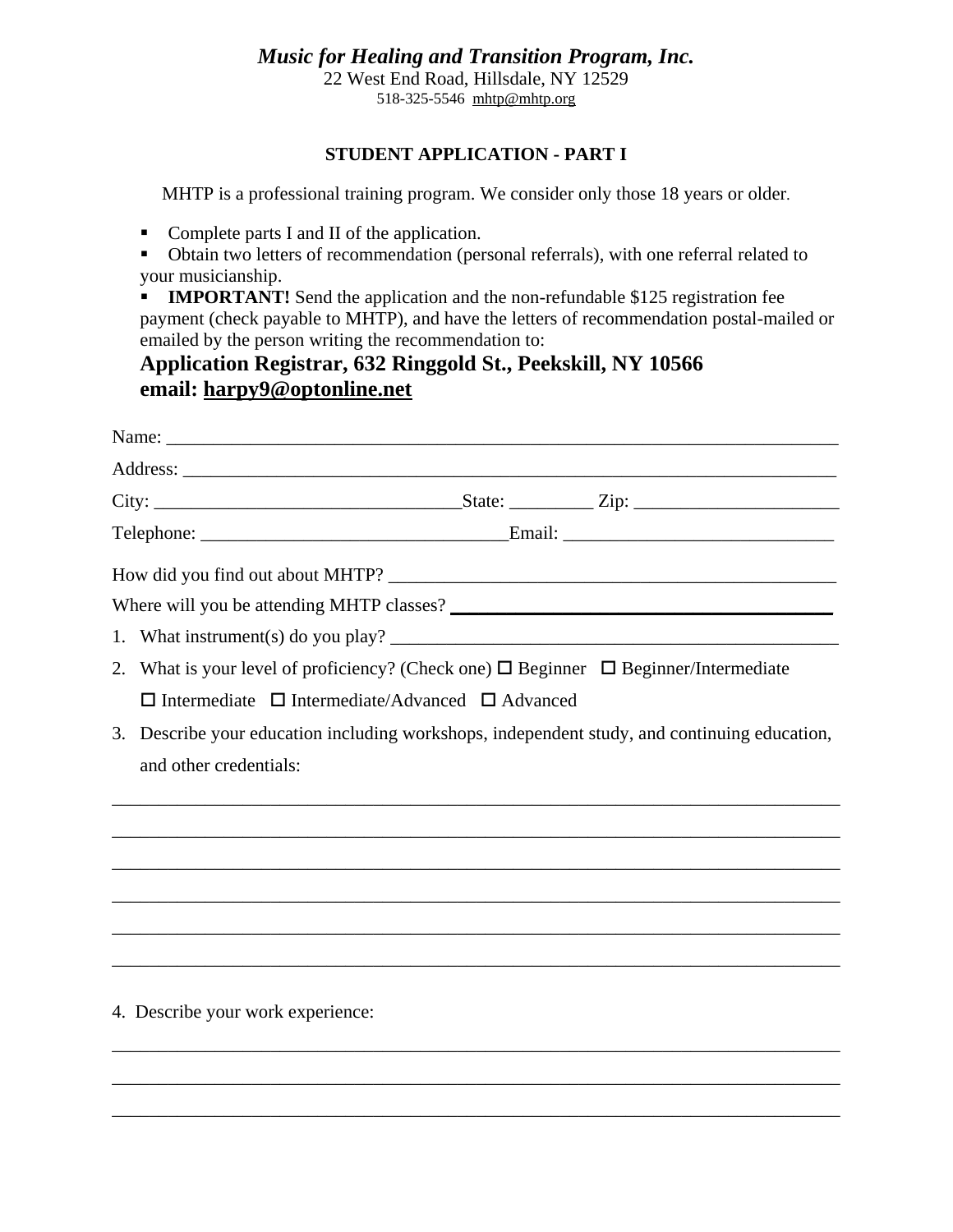## *Music for Healing and Transition Program, Inc.*

22 West End Road, Hillsdale, NY 12529

#### **STUDENT APPLICATION - PART II**

Completely review the MHTP requirements described in the Student Handbook and class descriptions in the Class Brochure, keeping them in mind as you answer the following questions and describe your education and life-experience. The purpose of these questions is to help us better assess your experience, education and goals in order to consider your acceptance in MHTP. Please use additional paper as needed. You will be assigned a MHTP Advisor after you have been accepted into the Program.

- 1. Do you have any medical, healthcare, hospice, or spiritual care experience or training? If so, please describe.
- 2. Have you studied anatomy, physiology or human biology? If yes, describe when and where.
- 3. Have you any experience or credentials in any alternative or complementary health care? Please describe.
- 4. Please answer each of these questions completely:

What is your musical training or credentials?

 Do you improvise? Do you make your own arrangements? Do you take lessons? With who have you studied?

- 5. Do you have a daily practice for stress-relief? (exercise, yoga, meditation, etc) Please describe your practice.
- 6. Have you already experienced playing music at the bedside of the ailing? In front of a group? In a public area in health-care facilities? Where? For how long?